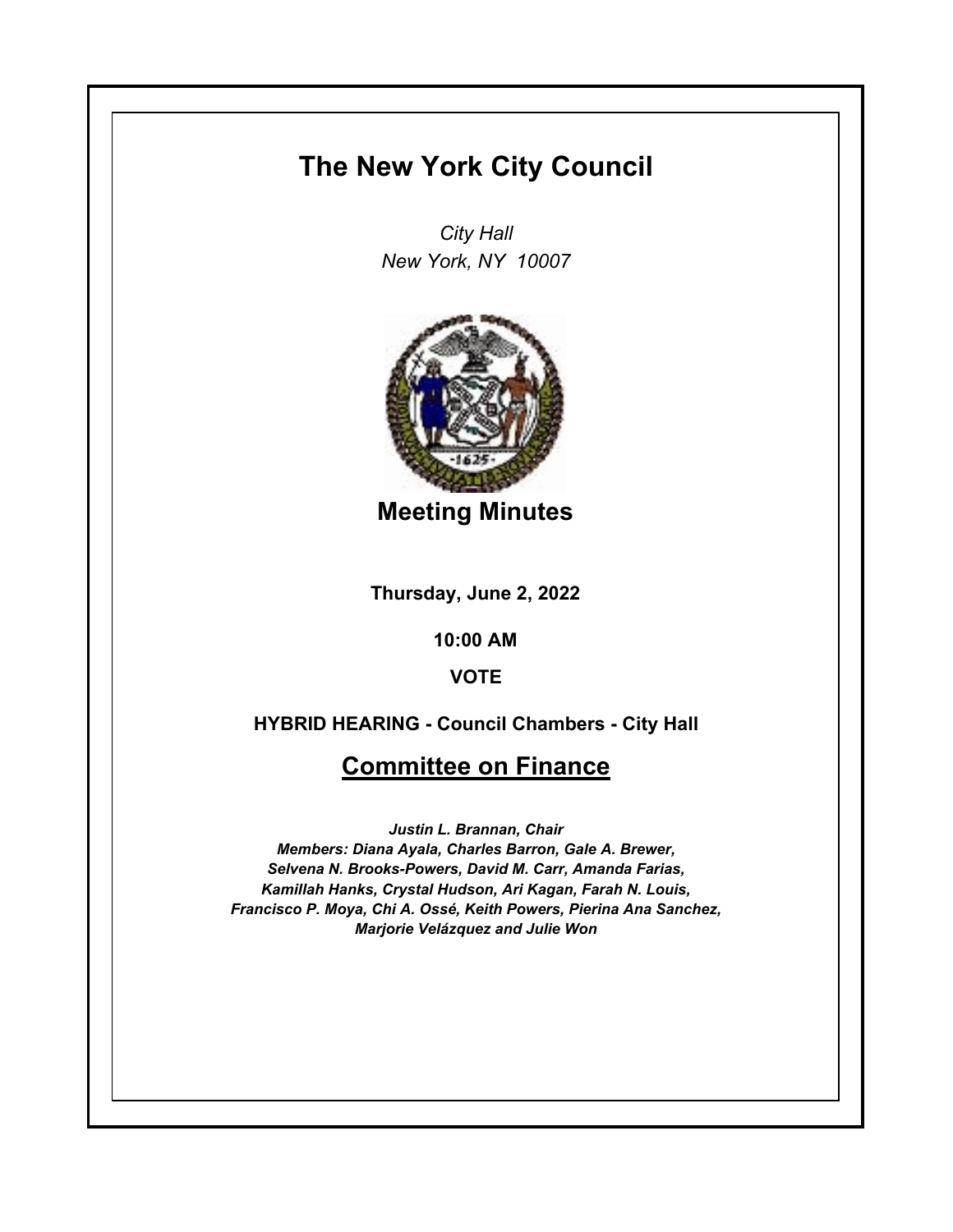| Roll Call     |                                                                                                                                                                                                                                                                                                                                                                                                                                         |
|---------------|-----------------------------------------------------------------------------------------------------------------------------------------------------------------------------------------------------------------------------------------------------------------------------------------------------------------------------------------------------------------------------------------------------------------------------------------|
|               | Present: Brannan, Ayala, Barron, Brewer, Brooks-Powers, Carr, Farías, Hanks, Hudson,<br>Kagan, Louis, Moya, Ossé, Powers, Sanchez and Velázquez                                                                                                                                                                                                                                                                                         |
|               | Maternity: Won                                                                                                                                                                                                                                                                                                                                                                                                                          |
|               |                                                                                                                                                                                                                                                                                                                                                                                                                                         |
| Int 0103-2022 | A Local Law to amend the administrative code of the city of New                                                                                                                                                                                                                                                                                                                                                                         |
|               | York, in relation to authorizing an increase in the amount to be                                                                                                                                                                                                                                                                                                                                                                        |
|               | expended annually in the Sutphin Boulevard business<br>improvement district, an extension of the boundaries of such                                                                                                                                                                                                                                                                                                                     |
|               | district, a change in the method of assessment upon which the                                                                                                                                                                                                                                                                                                                                                                           |
|               | district charge in such district is based, and an increase in the                                                                                                                                                                                                                                                                                                                                                                       |
|               | maximum total amount to be expended for improvements in such                                                                                                                                                                                                                                                                                                                                                                            |
|               | district, and providing for the dissolution of the one hundred                                                                                                                                                                                                                                                                                                                                                                          |
|               | sixty-fifth street mall special assessment district, and the                                                                                                                                                                                                                                                                                                                                                                            |
|               | dissolution of the Jamaica Center mall special assessment                                                                                                                                                                                                                                                                                                                                                                               |
|               | district                                                                                                                                                                                                                                                                                                                                                                                                                                |
|               | Attachments: Summary of Int. No. 103, Int. No. 103, March 24, 2022 - Stated Meeting<br>Agenda, City Planning Commission Report, Committee Report 4/7/22,<br>Hearing Testimony 4/7/22, Hearing Transcript 4/7/22, Hearing Transcript -<br>Stated Meeting 3-24-22, Committee Report 6/2/22, Hearing Testimony<br>6/2/22, Fiscal Impact Statement, June 2, 2022 - Stated Meeting Agenda,<br>Minutes of the Stated Meeting - March 24, 2022 |
|               | This Introduction was Hearing Held by Committee                                                                                                                                                                                                                                                                                                                                                                                         |
|               | Attachments: Summary of Int. No. 103, Int. No. 103, March 24, 2022 - Stated Meeting<br>Agenda, City Planning Commission Report, Committee Report 4/7/22,<br>Hearing Testimony 4/7/22, Hearing Transcript 4/7/22, Hearing Transcript -<br>Stated Meeting 3-24-22, Committee Report 6/2/22, Hearing Testimony<br>6/2/22, Fiscal Impact Statement, June 2, 2022 - Stated Meeting Agenda,<br>Minutes of the Stated Meeting - March 24, 2022 |
|               | A motion was made that this Introduction be Approved by Committee approved<br>by Roll Call.                                                                                                                                                                                                                                                                                                                                             |
|               | Affirmative: 16 - Brannan, Ayala, Barron, Brewer, Brooks-Powers, Carr, Farías, Hanks,<br>Hudson, Kagan, Louis, Moya, Ossé, Powers, Sanchez and Velázquez                                                                                                                                                                                                                                                                                |
|               | Maternity: 1 - Won                                                                                                                                                                                                                                                                                                                                                                                                                      |
| Res 0191-2022 | Resolution to establish that the discount percentage for early<br>payment of real estate taxes be set at one-half of one percent per<br>annum for Fiscal Year 2023.                                                                                                                                                                                                                                                                     |
|               | Attachments: Res. No. 191, Committee Report, June 2, 2022 - Stated Meeting Agenda                                                                                                                                                                                                                                                                                                                                                       |
|               | This Resolution was Hearing on P-C Item by Comm                                                                                                                                                                                                                                                                                                                                                                                         |
|               | Attachments: Res. No. 191, Committee Report, June 2, 2022 - Stated Meeting Agenda                                                                                                                                                                                                                                                                                                                                                       |
|               | A motion was made that this Resolution be P-C Item Approved by Comm<br>approved by Roll Call.                                                                                                                                                                                                                                                                                                                                           |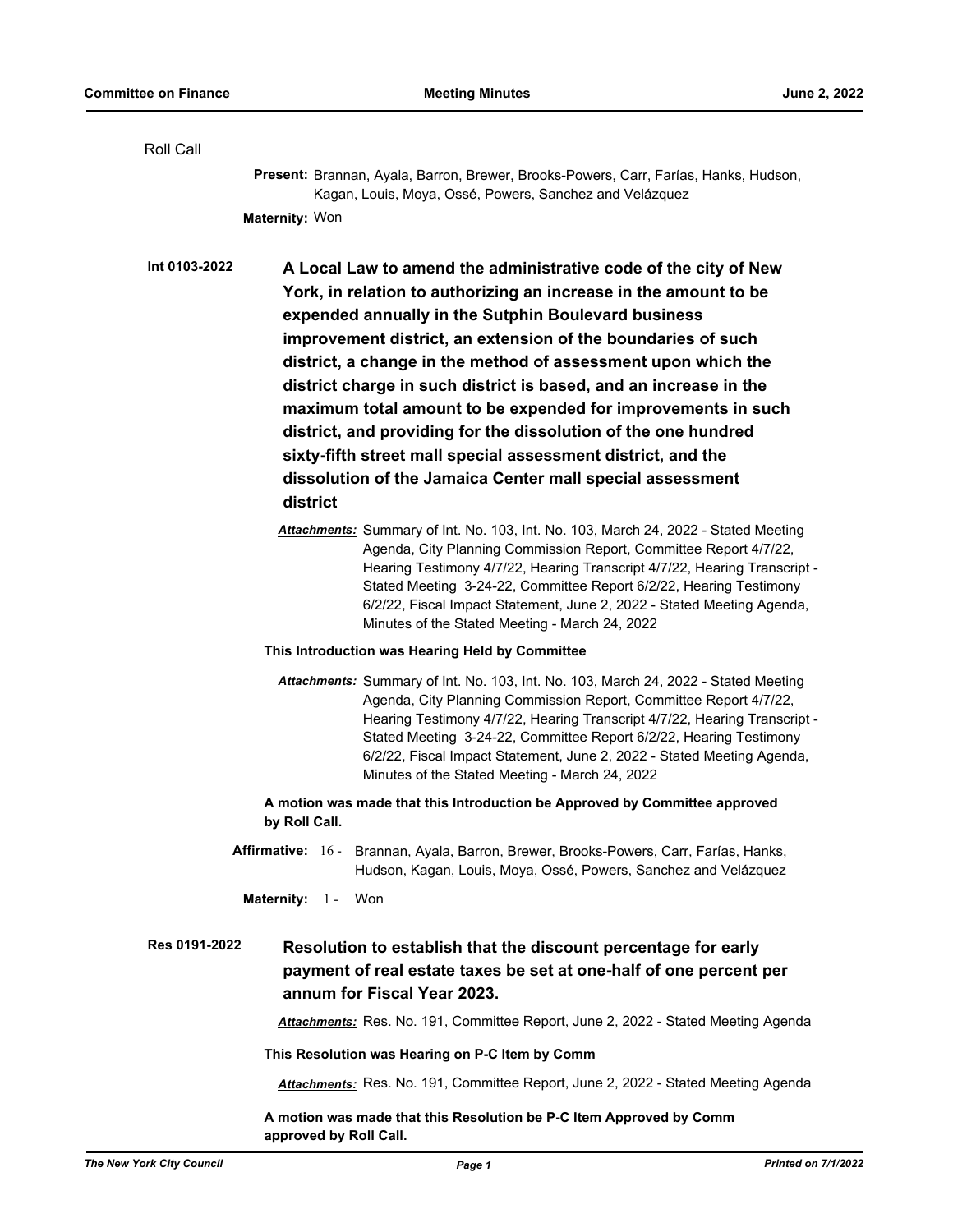|                                                                                                                                                                                                                                                                                                                                                                   |             | Affirmative: 16 - Brannan, Ayala, Barron, Brewer, Brooks-Powers, Carr, Farías, Hanks,<br>Hudson, Kagan, Louis, Moya, Ossé, Powers, Sanchez and Velázquez                                                                                                           |  |
|-------------------------------------------------------------------------------------------------------------------------------------------------------------------------------------------------------------------------------------------------------------------------------------------------------------------------------------------------------------------|-------------|--------------------------------------------------------------------------------------------------------------------------------------------------------------------------------------------------------------------------------------------------------------------|--|
| Maternity: 1 - Won                                                                                                                                                                                                                                                                                                                                                |             |                                                                                                                                                                                                                                                                    |  |
| Res 0192-2022                                                                                                                                                                                                                                                                                                                                                     | apartments. | Resolution to establish that the interest rate be four percent per<br>annum for Fiscal Year 2023 for non-payment of taxes on<br>properties with an assessed value of not more than \$250,000, or<br>not more than \$250,000 per residential unit for cooperative   |  |
|                                                                                                                                                                                                                                                                                                                                                                   |             | Attachments: Res. No. 192, Committee Report, June 2, 2022 - Stated Meeting Agenda,<br>Committee Report 6/9/22, Memorandum, Committee Report 6/16/22, June<br>16, 2022 - Stated Meeting Agenda                                                                      |  |
|                                                                                                                                                                                                                                                                                                                                                                   |             | This Resolution was Hearing on P-C Item by Comm                                                                                                                                                                                                                    |  |
|                                                                                                                                                                                                                                                                                                                                                                   |             | Attachments: Res. No. 192, Committee Report, June 2, 2022 - Stated Meeting Agenda,<br>Committee Report 6/9/22, Memorandum, Committee Report 6/16/22, June<br>16, 2022 - Stated Meeting Agenda                                                                      |  |
|                                                                                                                                                                                                                                                                                                                                                                   |             | This Resolution was P-C Item Laid Over by Comm                                                                                                                                                                                                                     |  |
| Res 0193-2022<br>Resolution to establish that the interest rate be seven percent per<br>annum for Fiscal Year 2023 for non-payment of taxes on<br>properties with an assessed value of more than \$250,000 but less<br>than or equal to \$450,000, or more than \$250,000 but less than or<br>equal to \$450,000 per residential unit for cooperative apartments. |             |                                                                                                                                                                                                                                                                    |  |
|                                                                                                                                                                                                                                                                                                                                                                   |             | Attachments: Res. No. 193, Committee Report, June 2, 2022 - Stated Meeting Agenda,<br>Committee Report 6/9/22, Memorandum, Committee Report 6/16/22, June<br>16, 2022 - Stated Meeting Agenda                                                                      |  |
|                                                                                                                                                                                                                                                                                                                                                                   |             | This Resolution was Hearing on P-C Item by Comm                                                                                                                                                                                                                    |  |
|                                                                                                                                                                                                                                                                                                                                                                   |             | Attachments: Res. No. 193, Committee Report, June 2, 2022 - Stated Meeting Agenda,<br>Committee Report 6/9/22, Memorandum, Committee Report 6/16/22, June<br>16, 2022 - Stated Meeting Agenda                                                                      |  |
|                                                                                                                                                                                                                                                                                                                                                                   |             | This Resolution was P-C Item Laid Over by Comm                                                                                                                                                                                                                     |  |
| <b>Res 0194-2022</b>                                                                                                                                                                                                                                                                                                                                              |             | Resolution to establish that the interest rate be 14 percent per<br>annum for Fiscal Year 2023 for non-payment of taxes on<br>properties with an assessed value of more than \$450,000, or more<br>than \$450,000 per residential unit for cooperative apartments. |  |
|                                                                                                                                                                                                                                                                                                                                                                   |             | Attachments: Res. No. 194, Committee Report, June 2, 2022 - Stated Meeting Agenda,<br>Committee Report 6/9/22, Memorandum, Committee Report 6/16/22, June<br>16, 2022 - Stated Meeting Agenda                                                                      |  |

**This Resolution was Hearing on P-C Item by Comm**